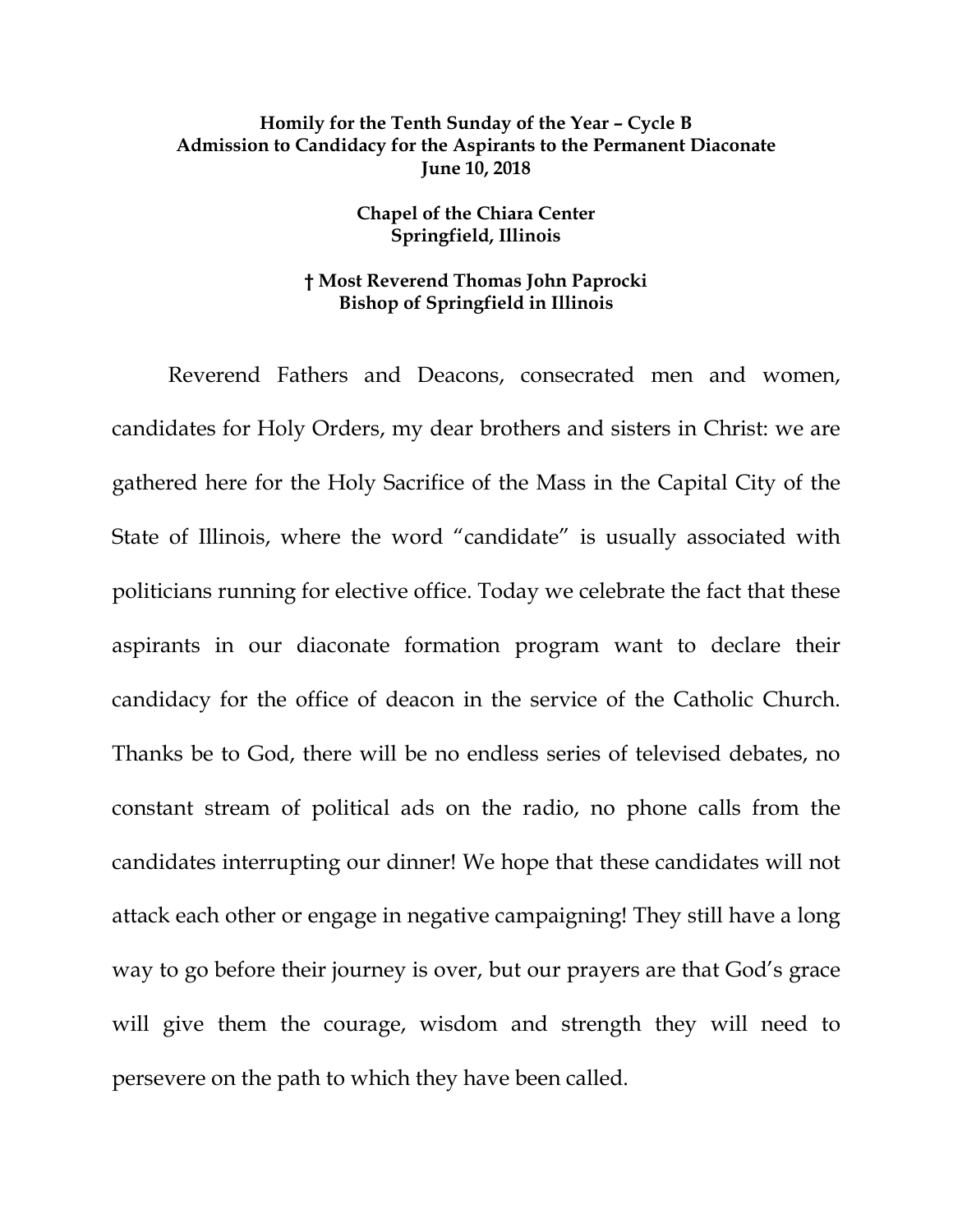Just like candidates for political office, these candidates for Holy Orders will have to satisfy an electorate to achieve their goal. Unlike candidates for political office, these candidates for Holy Orders will not be chosen by citizen-voters who cast ballots, but will be called by the Church through a successor of the apostles. They will not pursue a platform adopted by a political party or an agenda generated through polls, focus groups, Super PAC's or special interest groups, but will collaborate in fulfilling a sacred mission entrusted to the apostles by our Divine Savior.

Dear brothers, I am grateful for your generous and willing response in presenting yourselves as candidates for the diaconal ministry. Dear sisters, I am grateful for your generous and faithful support of your husbands, a support which is invaluable to them.

You, who are candidates for Holy Orders, have a special duty to understand the faith of the Church so clearly that it permeates your very lives. Your knowledge of the Scriptures, of the Creed, of the history of the Church and of the lives of the Saints should be such that you will have ready answers to the most common questions asked of the faith. What is more, your answers should strike to the heart of your questioners and lead them closer to Jesus Christ and to the joy of knowing Him.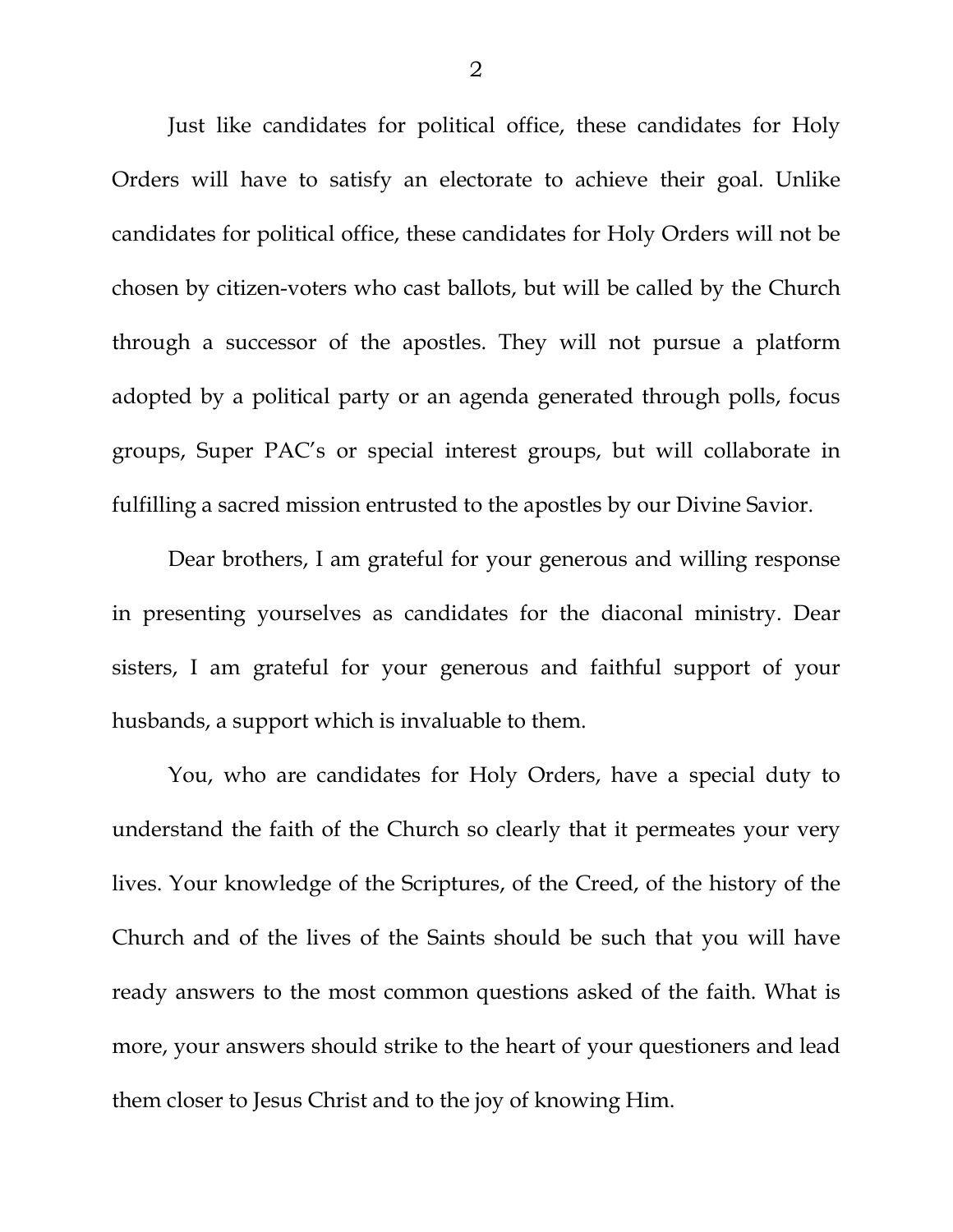As Saint Paul wrote in his Second Letter to the Corinthians, "Since we have the same spirit of faith, according to what is written, I believed, therefore I spoke."[1](#page-5-0) You also believe and therefore must speak out as well in your words and actions, "knowing that the one who raised the Lord Jesus will raise us also with Jesus and place us [together] in His presence."[2](#page-5-1)

In order to understand and embrace the Catholic faith more clearly and more deeply, you have begun your studies and formation, and several more years of them await you. You know that they will not always be easy; there will be times that are filled with joy and insight and times that are difficult and tedious. Even in the quest for the knowledge of God the Cross is present. I urge you to devote yourselves whole-heartedly to these studies, remembering the maxim of Saint Augustine: "I believe, in order to understand; and I understand, the better to believe."[3](#page-5-2) If you devote yourselves in this and apply your mind to sacred learning, you will experience the joy of knowing the Lord and the joy of growing in knowledge and wisdom.

Last year we held our Fourth Diocesan Synod in which we focused on discipleship and stewardship. In addition to the clergy and consecrated religious who participated, delegates from each of our 129 parishes in this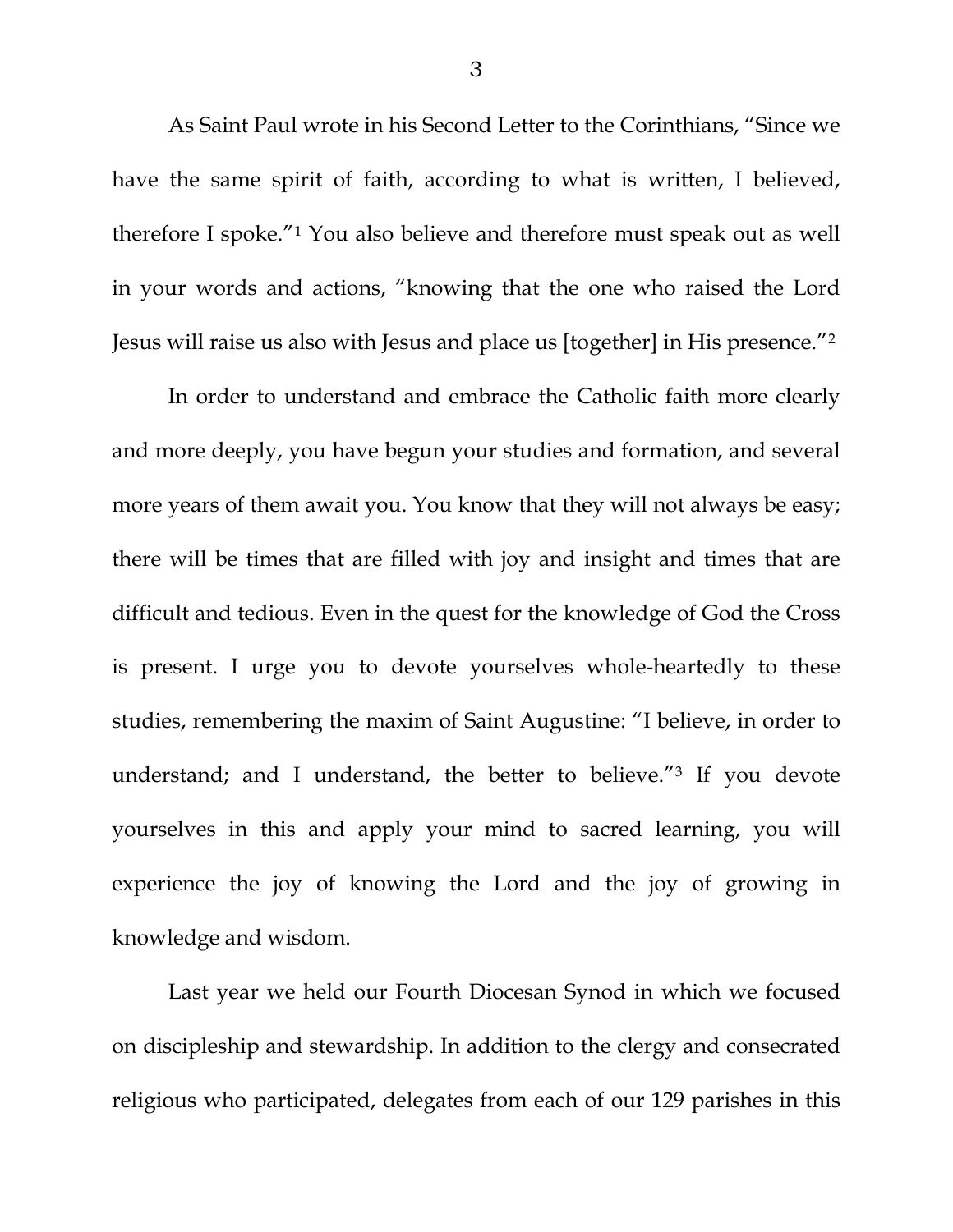Diocese voted overwhelmingly to adopt a dozen declarations intended to set the direction and tone for the pastoral ministry of this local Church for at least the next ten years.

The first of these declarations proclaims a new mission statement for all of us as members of this Diocese: "The mission of the Roman Catholic Diocese of Springfield in Illinois is to build a fervent community of intentional and dedicated missionary disciples of the Risen Lord and steadfast stewards of God's creation who seek to become saints. Accordingly, the community of Catholic faithful in this diocese is committed to the discipleship and stewardship way of life as commanded by Christ Our Savior and as revealed by Sacred Scripture and Tradition."

To further this mission, the Diocese of Springfield in Illinois is committed to implementing the Four Pillars of Discipleship and Stewardship, namely, **hospitality, prayer, formation** and **service**. In other words, we will **invite** people proactively to join us in prayer, especially Sunday Mass; we will **provide** well-prepared celebrations of the sacraments and other occasions for **prayer** as signs of hope and paths of grace to heaven; we will **study** the Bible and **learn** more about Jesus and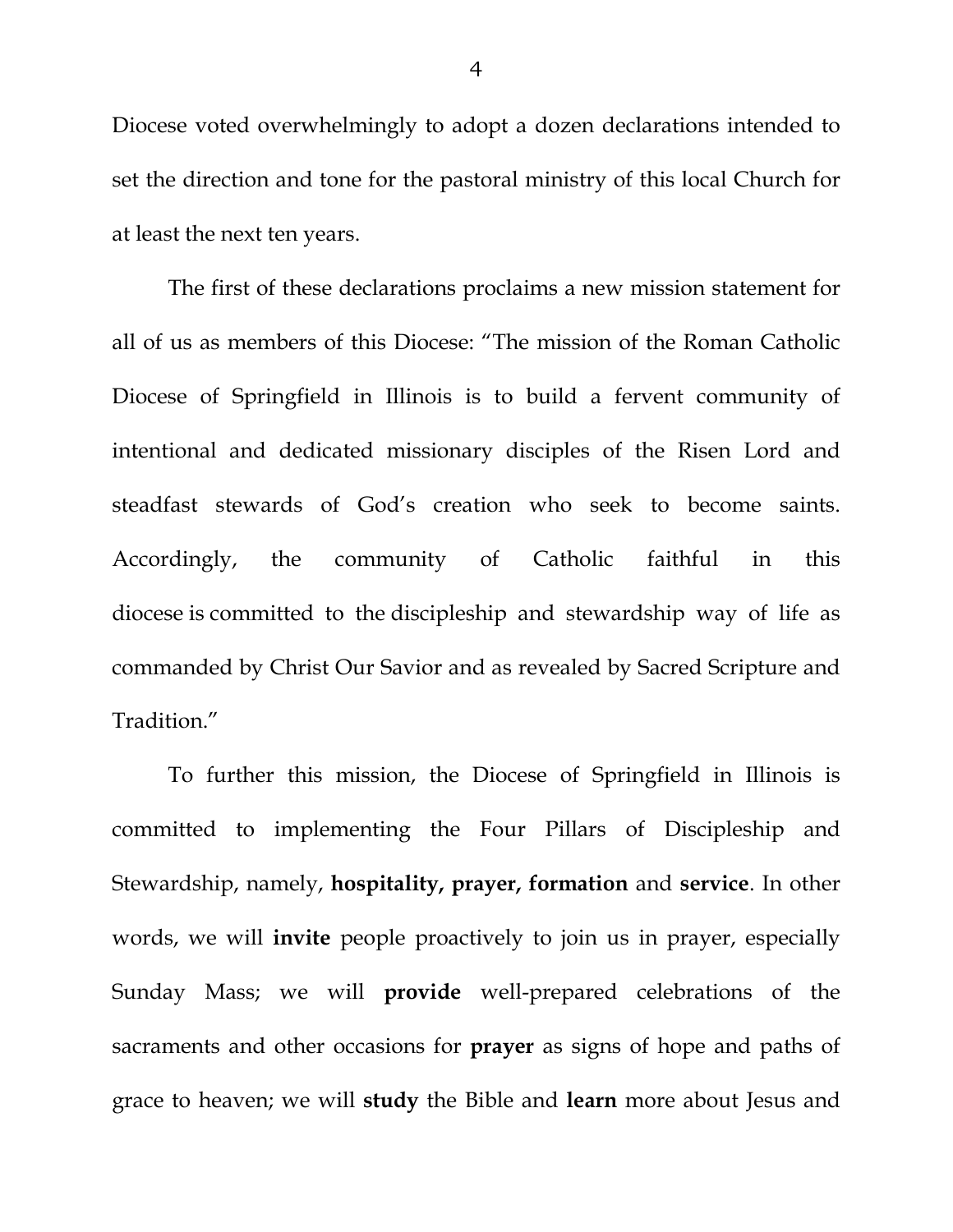our Catholic faith; and we will **serve** each other, especially those in need, by practicing charity and justice.

With great confidence and expectation, the Church entrusts this mission to you, dear candidates for Holy Orders, as collaborators together with the priests of the diocese in the apostolic work of your bishop. The diaconal ministry is, principally, one of charity, one of love borne from an intimate knowledge or, and friendship with, Jesus Christ. It is my fervent hope that your theological and pastoral studies will not only deepen your relationship with the Savior, but that your studies will also help you to rejoice in the Lord always.

My dear brothers and sisters in Christ, this past Friday we celebrated the Solemnity of the Sacred Heart of Jesus and yesterday the Church commemorated the Immaculate Heart of the Blessed Virgin Mary. In today's love-deprived world, we must commit ourselves all the more to serving our Lord faithfully by following the example of Jesus Christ and His Blessed Mother and their immeasurable love for us, for we serve Christ only as faithfully as we serve Him lovingly, through giving ourselves in loving service to our neighbors. If we do the will of God, Jesus will look upon us as His brother and sister and mother, indeed, as His own family.[4](#page-5-3)